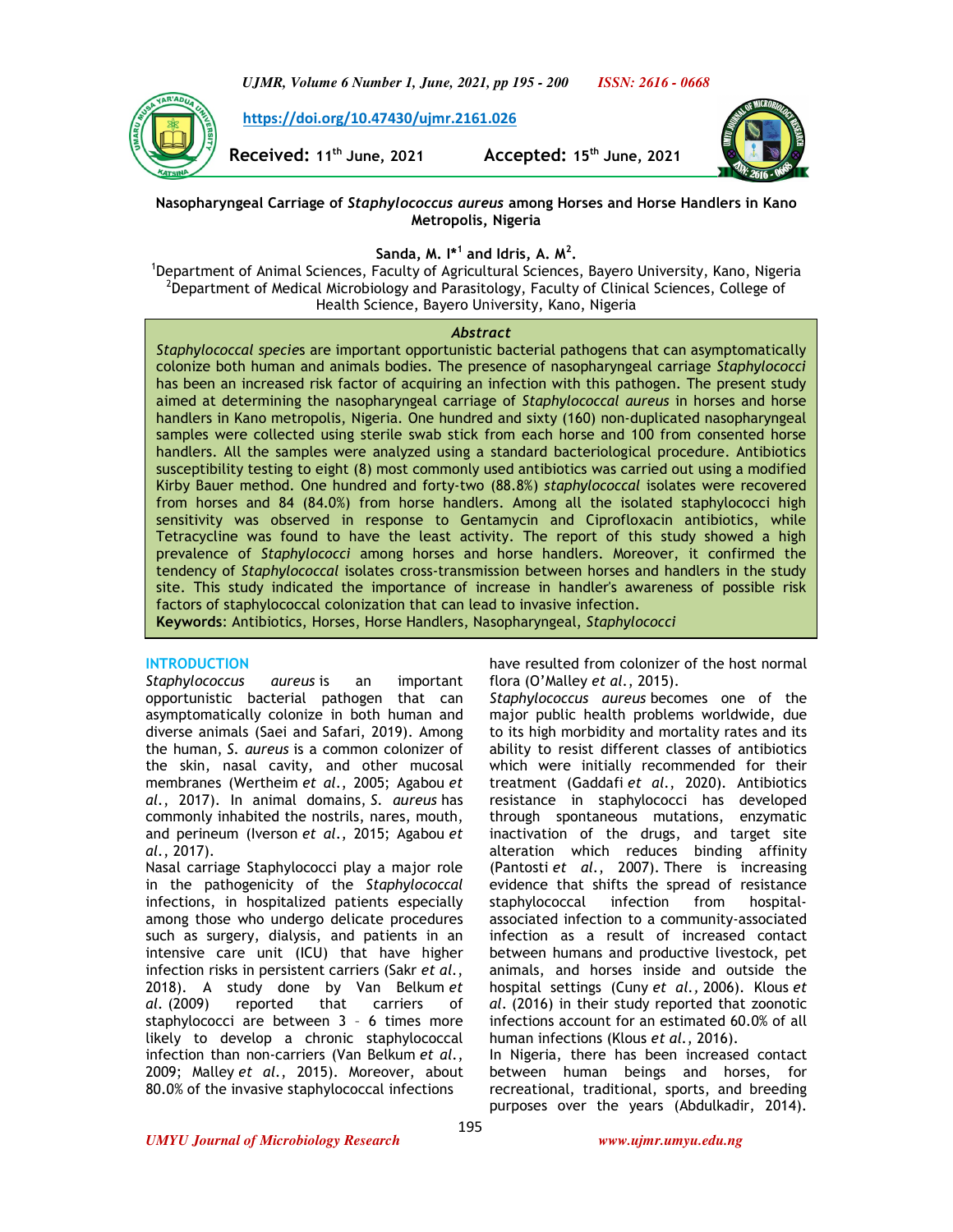Prevention of the spread of staphylococcal infection among the people requires accurate evaluation of the nature and type of resistance in both the horses and their handlers and by gaining insight into the transmission routes. Since horses can serve as sources of infection and/or re-infection of humans, with physical contact between humans and horses being unavoidable, adequate and routine assessments of staphylococcal colonization in both handlers and their horses are required for efficient control of the infection. The present study aimed at determining the nasopharyngeal carriage of *Staphylococcalaureus* in horses and horse handlers in Kano metropolis, Nigeria.

### **MATERIALS AND METHODS**

#### **Study Area**

The study area was carried out at Kano metropolis, Nigeria. The state is located in Northwestern Nigeria on latitude 8o 30' E and longitude 11o 30' N, 402m above sea level (Kano Google satellite map, 2016). It has distinct wet and dry seasons within the guinea and part of the Sahel savannah zones of Nigeria. Kano is the commercial center of the horse business in Nigeria. Most of the imported breeds from Argentina, South Africa, Sudan, Cameroon, and Niger are domiciled in Kano for distribution to other states. Kano is the home of Durbar, leisure riding, polo, and racing and all horse activities take place throughout the year. It is near two neighboring international horse markets of Mai'Adua and Maigatari from where different breeds of horses usually find their way to the Kano metropolis (NBS, 2018).

## **Study Design**

This was a cross-sectional study and a convenience sampling of clinically normal horses selected from the study area. The horses selected were in three categories; performance horses (polo and racing horses), traditional horses that are kept locally for recreation and cultural activities. Animals were sampled only after owners' consent was given. All samples were collected by a trained technician.

#### **Microbiological Analysis**

## **Data Collection**

Self-administered structured questionnaires were given to each participant after consent. **Sample Collection** 

# A total of 160 non duplicated nasopharyngeal samples were collected using sterile swab sticks from each horse and 100 from a human participant. A moistened cotton-tipped swab stick was inserted approximately 2cm for humans and 10cm for horses in one nasal passage, rotated for about 10 seconds and withdrawn with the swab in contact with the nasal mucosa. The swab was promptly placed in

liquid Stuart"s medium. The swab was kept at 4oC in a Coleman box and transported to the Microbiology Laboratory and processed according to standard microbiological procedures (Cheesbrough, 2010).

# **Media Preparation**

All the media were prepared according to the manufacturer's instructions.

### **Gram Staining**

Gram staining of the isolated colonies was carried out to identify the Gram reaction of the isolates as described by (Cheesbrough, 2010).

### **Biochemical Tests**

Suspected Staphylococcal isolates were identified and confirmed using standard bacteriological procedures.

### **Catalase Test**

This test is used to differentiate those bacteria that produce Catalase enzymes (e.g Staphylococci) from non-Catalase-producing bacteria (eg. Streptococci) (Cheesbrough, 2010).

## **Coagulase Test**

This test is used to differentiate members of the genus staphylococcus such as *Staphylococcus aureus* that produce coagulase enzymes and other non-coagulase negative species (Cheesbrough, 2010).

### **Hemolysis Activities**

Hemolysis activity of the member of the genus staphylococci was detected using blood agar. A blood agar base (Oxoid, UK) was prepared according to the manufacture's guidelines. About 20ml volume of the prepared blood agar was poured into Petri dishes and dried off surface moisture. A colony of the Staphylococci under test was touched with an inoculating loop, streak on the plate, and incubated at 37°C for 24 hours in -5% CO2. The plate was checked for the presence of hemolysis activity (Cheesbrough, 2010).

#### **Mannitol Fermentation**

Mannitol salt agar was prepared according to the manufactures direction. The isolate was subcultured on the medium incubated for 24 hours at 37°C. The plate was observed for mannitol fermentation by the isolates after the incubation (Cheesbrough, 2010).

## **Preparation of McFarland Turbidity Standard**

Preparation of 0.5 McFarland standard (turbidity standard) Sulfuric sulfate (1% v/v) standard suspension was used as turbidity standard which was prepared following the procedure explained by Cheesbrough (2010).

# **Antibiotic sensitivity testing**

Antimicrobial susceptibility testing against 8 most common used antibiotics was done using the modified Kirby–Bauer disk diffusion method on Mueller Hinton agar based on the Clinical and Laboratory Standards Institute (CLSI, 2019).

*UMYU Journal of Microbiology Research www.ujmr.umyu.edu.ng*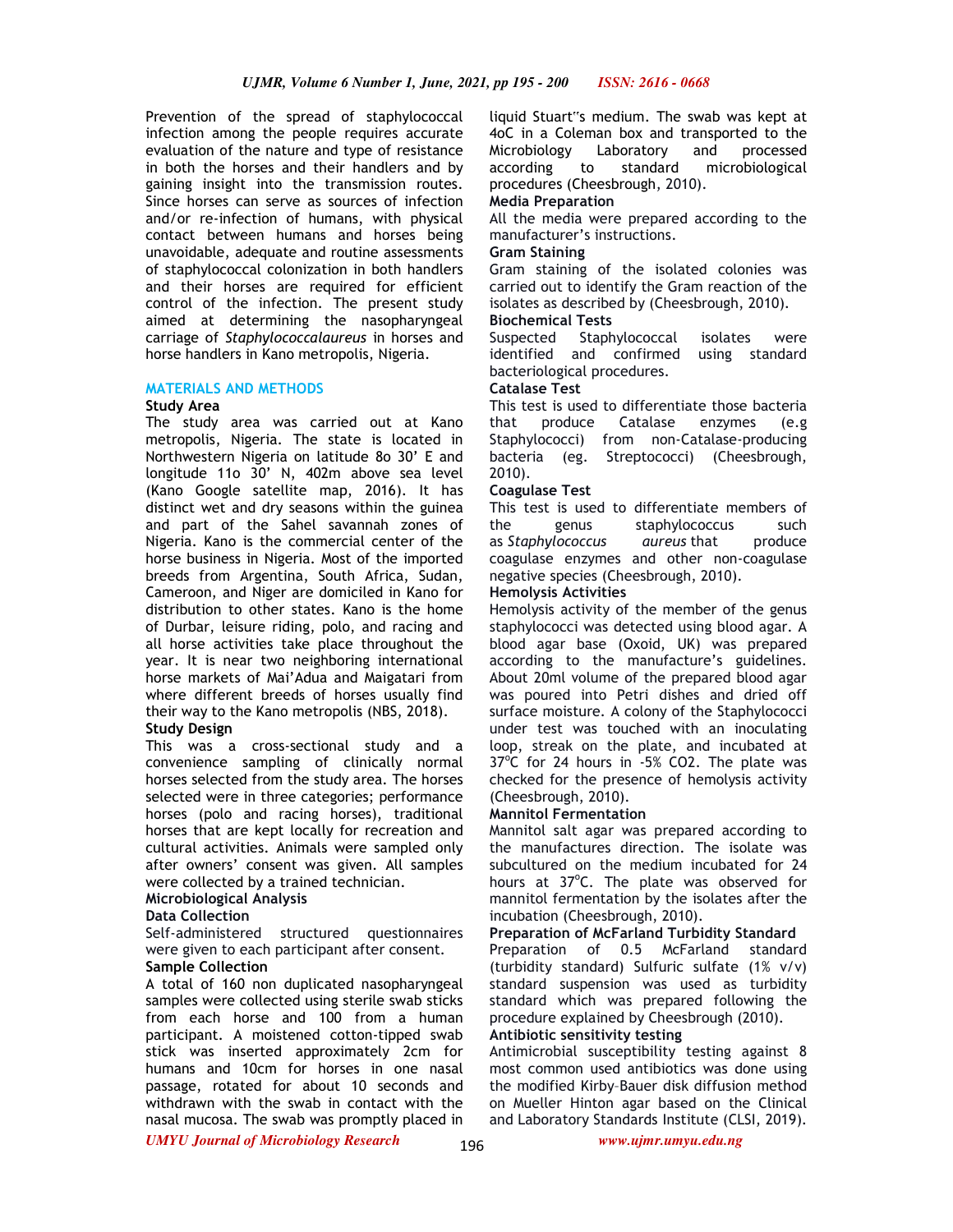The antibiotics (Oxoid, UK) used include Erythromycin (ERY 5µg), Ciprofloxacin (CIP 10µg), Chloramphenicol (CH 30µg), Clindamycin (DA 2µg), Gentamycin (CN 10µg), Cefoxitin (FOX 30µg), Oxacillin (OX 1µg), Vancomycin (VA 30µg) and Tetracycline (TET 30µg) (CLSI, 2019). **Data Analysis**

The data generated in this study were analyzed using the Statistical Package for Social Sciences (SPSS**)** for windows version 20.0 used for statistical analysis and data interpretation. The values were expressed as means and percentages. Comparison of variables was done using Chi-square test and values with p≤0.05 were considered significant.

### **RESULTS**

A total of 160 horses and 100 horse handlers were enrolled in the study, the higher number of the participants is 80 (50.0%) horses and 47 (52.2%) from the category traditional horse activities (*Durba*). Institutional horses and their handlers have the least number of participants 2 (1.3%) and 3 (3.3%) respectively (Table 1). Among the samples collected from horses, 142 (88.8%) yield positive cultures and 84 (84.0%) were culture positive from horse handlers. This gives the overall nasopharyngeal colonization of 88.8% among horses and 84.0% among humans handling the horses in the study site (Table 2).

All the 142 (100.0%) isolates obtained from horses were Gram-positive cocci in pair and cluster and Catalase positive. Out of the 142 isolates, 125 (88.0%) were positive for slide and tube coagulase test, 47 (33.1%) showed betahemolytic, and 129 (90.9%) ferment mannitol when growing on mannitol salt agar. From 84 positive cultures found in horse handlers, 84 (100.0%) were both Gram-positive cocci in pair and cluster and Catalase positive. Thirty-three (39.3%) coagulase-positive, 20 (23.8%) showed beta-hemolytic, and 33 (39.3%) ferment mannitol (Table 3).

Table 4 shows the rate of occurrence of Staphylococcal nasopharyngeal carriage with regards to horse activity. The highest occurrence was obtained among institute horses 2 (100.0%) and horse handlers 3 (100.0%) and also 20 (100.0%) racing horse handlers, followed by polo horses 36 (97.3%) in horses and 43 (91.5%) horse handlers in traditional horse activities. Statistically in all the two groups, no significant relationship was obtained at a 95% confidence interval as p-value >0.05.

Antibiotics susceptibility profile of the isolated staphylococci obtained from both horses and horse handlers using conventional antibiotics shows high activity to Gentamycin (10µg) and Ciprofloxacin (10µg) and least activity was observed in Tetracycline (30µg) (Table 5).

**Table 1: Classification of Horses and Horse handlers according to Category of Horse Activities** 

| Horse Activity     | Horses $(\%)$ | Horse Handlers (%) |
|--------------------|---------------|--------------------|
| <b>Institution</b> | 2(1.3)        | 3(3.3)             |
| Polo               | 37(23.1)      | 20(22.2)           |
| Racing             | 41(25.6)      | 20(22.2)           |
| Traditional        | 80(50.0)      | 47(52.2)           |
| Total              | 160(100.0)    | 90(100.0)          |

**Table 2: Prevalence of Staphylococci Colonizer in Horses and Horse Handlers in Kano Metropolis** 

|                       | No. Examined | No. Positive (%) | No. Negative (%) |
|-----------------------|--------------|------------------|------------------|
| Horse                 | 160          | 142 (88.8)       | 18(11.3)         |
| <b>Horse Handlers</b> | 100          | 84(84.0)         | 16(16.0)         |

# **Table 3: Phenotypic Characteristics of the** *Staphylococcal* **Isolates**

| Tests                        | Horse $(n=142)$     | Horse Handlers (n=84) |
|------------------------------|---------------------|-----------------------|
|                              | No. Positive $(\%)$ | No. Positive (%)      |
| Gram's Reaction              | 142 (100.0)         | 84(100.0)             |
| Catalase Test                | 142 (100.0)         | 84(100.0)             |
| Coagulase Test               | 125(88.0)           | 33(39.3)              |
| Haemolysis Activity          | 47 (33.1)           | 20(23.8)              |
| <b>Mannitol Fermentation</b> | 129 (90.9)          | 33(39.3)              |

197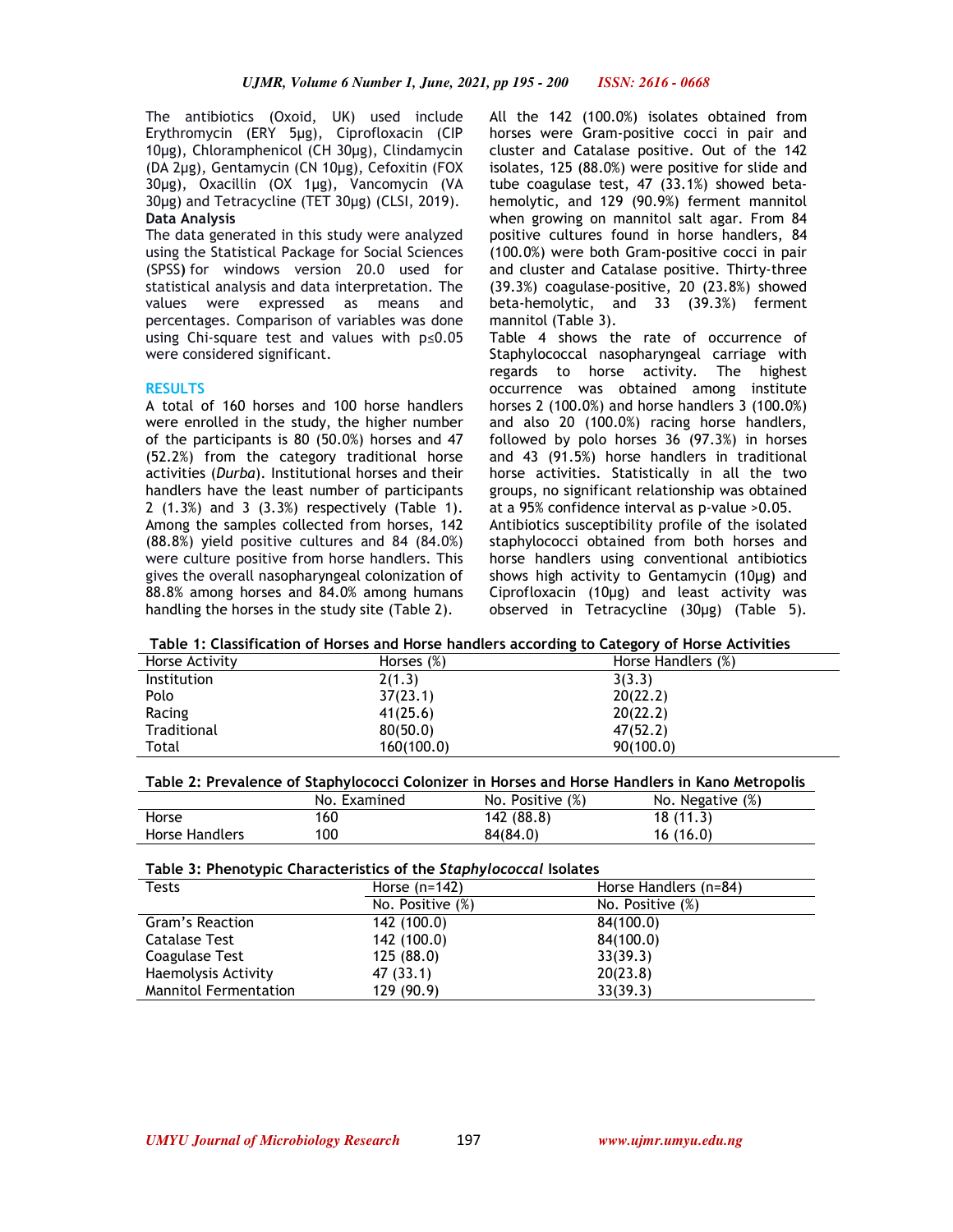| .                  |              |                 |                       |                 |  |
|--------------------|--------------|-----------------|-----------------------|-----------------|--|
| Horse Activity     | Horse        |                 | <b>Horse Handlers</b> |                 |  |
| Horse Activity     | No. Examined | Positive $(\%)$ | No. Examined          | Positive $(\%)$ |  |
| <b>Institution</b> |              | 2(100.0)        |                       | 3(100.0)        |  |
| Polo               | 37           | 36(97.3)        | 20                    | 18(90.0)        |  |
| Racing             | 41           | 37(90.2)        | 20                    | 20(100.0)       |  |
| Traditional        | 80           | 67(83.8)        | 47                    | 43(91.5)        |  |
| Total              | 160          | 142(88.8)       | 90                    | 84(93.3)        |  |
| P-value            | $*0.961$     |                 | **0.978               |                 |  |
|                    |              |                 |                       |                 |  |

**Table 4: Distribution of** *Staphylococcal* **Nasopharyngeal Carriage among Horses and Horse Handlers** 

\*χ2 = 0.297 df = 3 *P-value*= 0.961

\*\*χ2 = 0.200 df = 3 *P-value*= 0.978

**Table 5: Antibiotics Susceptibility Pattern of** *Staphylococcal* **Isolates** 

| Antibiotics $(\mu g)$ | Horse $N = 142$ (%) |          |           | Horse Handlers $N = 84$ (%) |          |          |
|-----------------------|---------------------|----------|-----------|-----------------------------|----------|----------|
|                       |                     |          | R         |                             |          |          |
| ERY (5)               | 116 (81.7)          | 9(6.3)   | 17(12.0)  | 71 (84.5)                   | 7(8.3)   | 6(7.1)   |
| GEN (10)              | 141(99.3)           | 1(0.7)   | 0(0.0)    | 81 (96.4)                   | 0(0.0)   | 3(3.6)   |
| CH(30)                | 123(86.6)           | 10(7.0)  | 9(6.3)    | 77 (91.7)                   | 1(1.2)   | 6(7.1)   |
| TET $(30)$            | 51(35.9)            | 18(12.7) | 73 (51.4) | 50(59.5)                    | 8(9.5)   | 26(31.0) |
| CIP(10)               | 138 (97.2)          | 2(1.4)   | 2(1.4)    | 82 (97.6)                   | 0(0.0)   | 2(2.4)   |
| DA $(2)$              | 102 (71.8)          | 38(26.8) | 2(1.4)    | 76 (90.5)                   | 5(6.0)   | 3(3.6)   |
| VA (30)               | 102 (71.8)          | 28(19.7) | 12(8.5)   | 68(81.0)                    | 10(11.9) | 6(7.1)   |
| FOX (30)              | 133 (93.7)          | 0(0.0)   | 9(6.3)    | 66 (78.6)                   | 0(0.0)   | 18(21.4) |

Key: S = Sensitivity, I = Intermediate, R = Resistance, ERY = Erythromycin, GEN = Gentamycin, CH = Chloramphenicol, TET = Tetracycline, CIP = Ciprofloxacin, DA = Clindamycin, VA = Vancomycin, FOX = Cefoxitin, OX = Oxacillin

### **DISCUSSION**

In this study, the overall prevalence rate of nasopharyngeal carriage staphylococci among horses was 88.8%. The prevalence rate reported in this study was much higher than the 20.3% recorded by Saei and Safari (2019) in Iran, 15.2% by Agbou *et al.* (2017) in Algeria, 13.5% by Islam *et al.* (2017) in Denmark, 15.4% recorded by Abdulkadir (2014) in Zaria, Nigeria and 50.0% by Zunita *et al.* (2008) in Malaysia. These differences may be due to environmental factors, animal husbandry practices and hygienic status. The outcome of the present study indicated that horses in this study area can serve as a reservoir of staphylococcus species that can lead to zoonotic transmission to the horse handlers.Similar studies by Ansari *et al.* (2017); Selva *et al.* (2015) reported that nasopharyngeal colonization by *S. aureus* serves as an important source of staphylococci infection in humans as well as an increased risk factor for developing an invasive infection. Wertheim *et al.* (2005) earlier reported that nasopharyngeal carriage of staphylococci has been recognized as an increased risk factor of acquiring an infection with this pathogen.

The study findings revealed that he overall prevalence rate of nasopharyngeal carriage of staphylococci among horse handlers was 84.0%,

and was found to be higher than the 10.8% carriage rate among horse handlersin a similar study in Zaria, Kaduna State, by Abdulkadir (2014). It is equally higher than the report of another study in Denmark, which recorded the prevalence rate of 50.0% among humans handling the horses (Islam *et al.*, 2017).

In this study, the antibiotics susceptibility pattern of staphylococci isolates obtained from horses showed that 99.3% were sensitive to Gentamycin while 97.2% and 93.7% were susceptible to Ciprofloxacin and Cefoxitin, respectively. The isolates were less sensitive to Tetracycline (35.9%). This result is in agreement with the finding of Agabou *et al.* (2017) that recorded high sensitivity of Gentamycin (100.0%) and Ciprofloxacin (100.0%), and that of Abdulkadir (2014) that recorded the sensitivity of 93.8% to Gentamycin and Ciprofloxacin. This study further agrees with the work done by Adegoke and Okoh (2014) that recorded the high resistant of the isolates to Tetracycline (83.3%).

The staphylococcal isolates obtained from horse handlers showed more susceptibility to Ciprofloxacin (97.6%) followed by Gentamycin (96.4%). They agreed with the study reported by Agabou *et al.* (2017) and Abdulkadir (2014) that recorded high sensitivity of 100.0% to Ciprofloxacin and Gentamycin.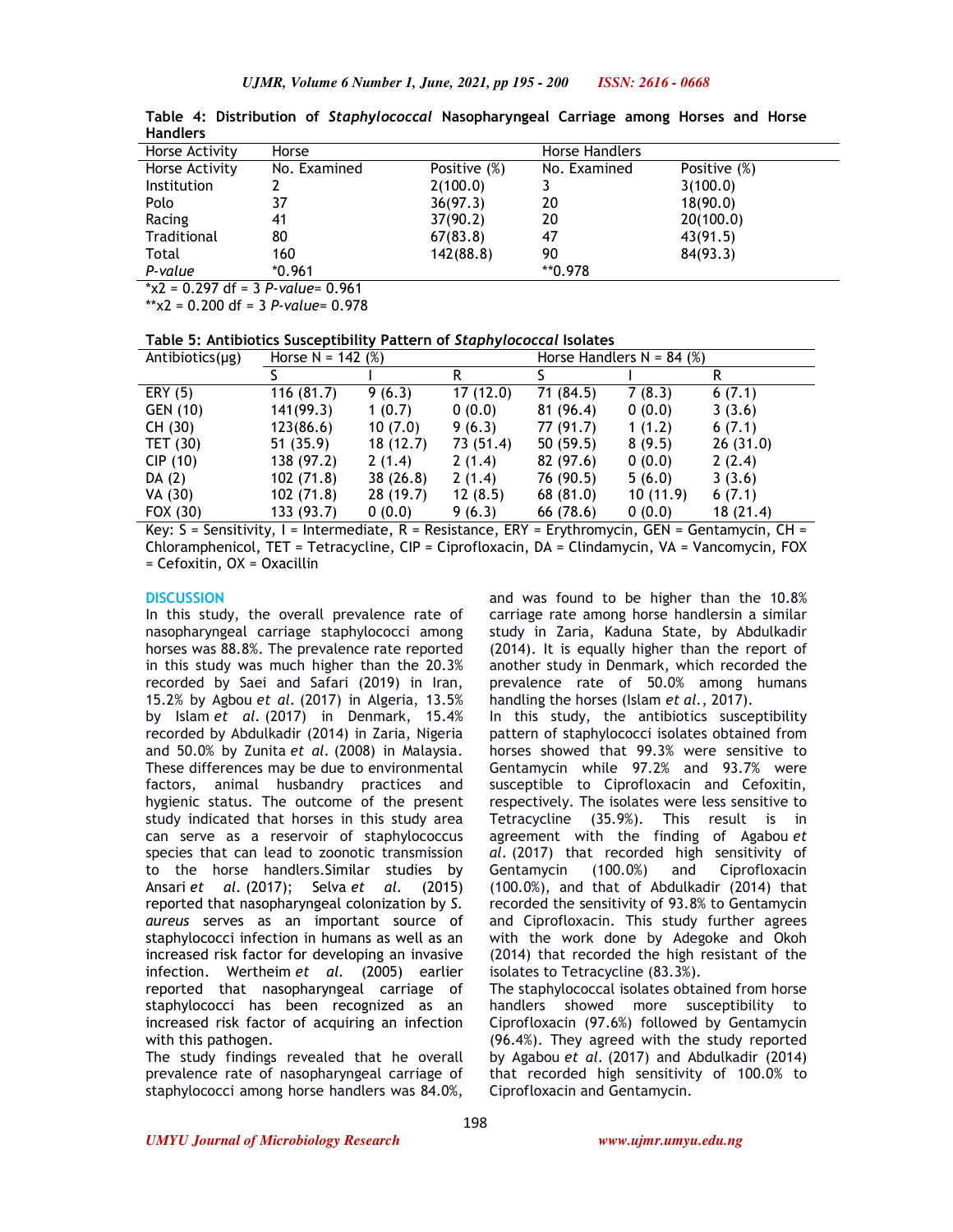### **CONCLUSION AND RECOMMENDATIONS**

This study reports a high prevalence of staphylococci carriage among horses and horse handlers. The study identifies the possibility of staphylococcal isolates to cross-transmission between horses and handlers in the study site. The study reported high susceptibility of the

### **REFERENCES**

- Abdulkadir, A. (2014). Methicillin resistant *Staphylococcus aureus* in horses and horse Handlers in Kaduna and Zaria, Nigeria. An MSc Thesis in the Department of Veterinary Public Health and Preventive Medicine, Ahmadu Bello University, Zaria. Retrieved on 5<sup>th</sup>January, 2020.
- Adegoke, A.A. andOkoh, A.I. (2014). Species diversity and antibiotic resistance properties of *Staphylococcus* of farm origin in Nkonkobe Municipality, South Africa. *Folia Microbiology,***59:133–140**.
- Agabou, A., Ouchenane, Z., NgbaEssebe, C., Khemissi, S., Chehboub, M.T.E., Chehboub, I.B., Sotto, A., Dunyach-Remy, C. andLavigne, J.P. (2017)Emergence of nasal carriage of ST80 and ST152 PVL+ Staphylococcus aureus isolates from livestock in Algeria. *Toxins*,**9:303 – 315**.
- Cheebrough, M.(2010). District Laboratory Practice in Tropical Countries. Cambridge University Press, **2:64–67**.
- Clinical and Laboratory Standard Institute (CLSI) (2019). Performance Standards for Antimicrobial Susceptibility Testing, Twenty – Seven Informational Supplement.M02-A12, M07-A10, and M11-A8*. Clinical and Laboratory Standards Institute 950* West Valley Road, Suite 2500 Wayne, PA 19087 USA, **27:18 – 22**.
- Cuny, C., Kuemmerle, J., Stanek, C., Willey, B., Strommenger, B. and Witte, W. (2006). Emergence of *MRSA* Infections In Horses In A Veterinary Hospital: Strain Characterisation And Comparison With Mrsa From Humans. *European Centre for Disease Prevention and Control*,**11(1): 44-47**
- Gaddafi, M.S., Yakubu,Y., Garba, B., Bello, M.B., Musawa, A.I. and Lawal, H. (2020). Occurrence and antimicrobial resistant patterns of methicillin resistant *Staphylococcus aureus*  (MRSA) among practicing veterinarians in Kebbi state, Nigeria. *FoliaVeterinarian,* **64(4): 55-62**.

staphylococcal isolates to Ciprofloxacin and Gentamycin and high resistance to tetracycline. The study indicated the importance of increasing the handler's awareness of possible risk factors of staphylococcal colonization that can lead to invasive infection.

- Islam,M.Z, Espinosa-Gongora, C., Damborg, P., Sieber, R.N.,Munk, R., Husted, L., Moodley, A., Skov, R., Larsen, J. andGuardabassi, L. (2017). Horses in Denmark are a reservoir of diverse clones of methicillin-resistant and susceptible *Staphylococcusaureus*. *Front Microbiology,***8:543**
- Iverson, S.A., Brazil, A.M., Ferguson, J.M., Nelson, K., Lautenbach, E., Rankin, S.C., Morris, D.O. and Davis, M.F. (2015). Anatomical patterns of colonization of pets with staphylococcal species in homes of people with methicillin-resistant *Staphylococcusaureus* (MRSA) skin or soft tissue infection (SSTI). *Veterinary Microbiology,***176:202– 208**.
- Klous, G., Huss, A., Heederik, D.J.J. and Coutinho, R.A. (2016). Human-<br>livestock contacts and their livestock contacts and relationship to transmission of zoonotic pathogens, a systematic review of literature. *One Health,* **2: 65–76.**
- National Bureau of Statistics (NBS) (2018).The latest population figures from National Bureau of Statistics you need to see; Business Insider by Pulse; Retrieved on 15<sup>th</sup> December 2019.
- O'Malleya, S.M., Emeleb, F.E., Nwaokoriec, F.O., Idika, N., Umeizudike, A.K., Emeka-Nwabunniae, I., Hanson, B.M., Nair, R., Wardyn, S.E. and Smith, T.C. (2015). Molecular typing of antibiotic-resistant *Staphylococcus aureus* in Nigeria. *Journal of Infection and Public Health*, **8:187- 193.**
- Pantosti, A., Sanchini, A. and Monaco, M. (2007). Mechanisms of antibiotic resistance in *Staphylococcus aureus*. *Future Microbiology*,**2(3):323-334**
- Saei, H.D. and Safari, E. (2019). Methicillin resistance and clonal diversity of *Staphylococcusaureus* isolated from nasal samples of healthy horses in Iran. *Annals of Microbiology*, **69:923– 931**

*UMYU Journal of Microbiology Research www.ujmr.umyu.edu.ng*